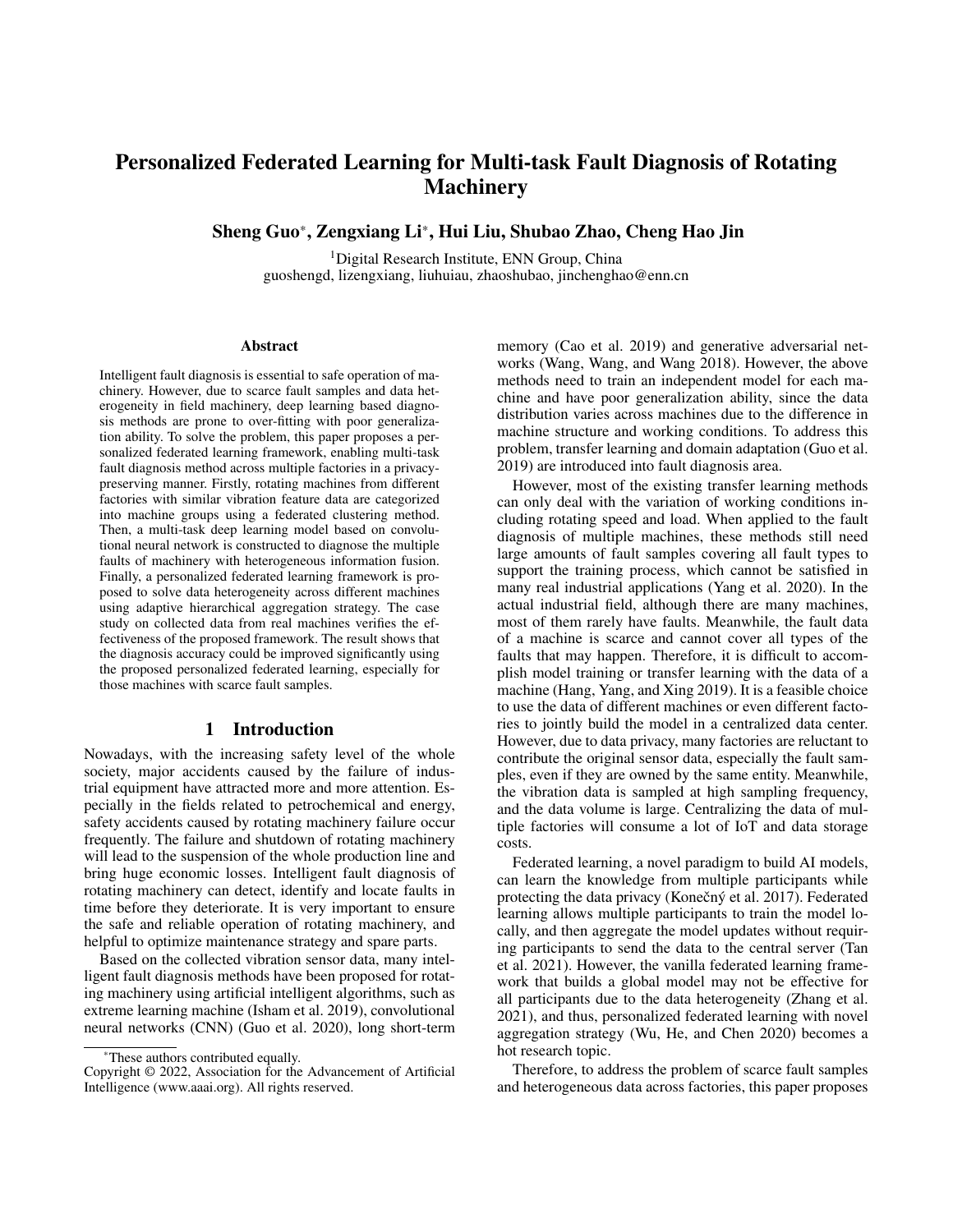a personalized federated learning framework for fault diagnosis of rotating machinery. Based on the similarity of time and frequency domain features extracted from the vibration signals, the rotating machines from multiple factories are categorized into machine groups using federated clustering algorithm. Then, a deep learning based fault diagnosis model composed of common feature exaction block and personalized multi-task classification block is constructed with the vibration features as inputs. Finally, a personalized federated learning framework is proposed through the adaptive aggregation of common feature extraction layer trained by all machines and the adaptive aggregation of personalized multi-task classification block for individual machine groups. The contributions of the paper are summarized as follows:

- A federated learning framework is proposed to deal with the scarce fault samples problem, which greatly improves the fault diagnosis accuracy.
- Privacy-preserving federated clustering algorithm is proposed to categorize machines without seeing their data features.
- A personalized training method with adaptive hierarchical aggregation is proposed to solve data heterogeneity across different machines.
- A multi-task fault diagnosis model based on deep learning is constructed to diagnose multiple faults simultaneously by fusing the time and frequency features from vibration signals.

The rest of this paper is organized as follows. Section 2 provides the review of machine fault diagnosis and personalized federated learning. Section 3 describes the detail process of the proposed personalized federated learning framework for machinery fault diagnosis. Section 4 verifies the proposed framework by a case study of actual machines from different factories. Section 5 concludes the paper.

#### 2 Related Work

Fault diagnosis across the machines is a challenging work in real industrial scenarios due to the difference in data distribution. Therefore, transfer learning and domain adaptation methods are introduced to improve the performance of fault diagnosis models. For example, (Zhu, Chen, and Shen 2020) develops a new deep transfer learning based CNN to address the problem of transfer fault diagnosis under different working conditions. In (Li et al. 2020), a deep adversarial transfer learning network is proposed for new emerging fault detection of target domain. A distance metric named polynomial kernel induced maximum mean discrepancy is proposed in (Yang et al. 2020) to reuse diagnosis knowledge from one machine to the other.

However, the above-mentioned methods still need complete training data of all fault types in both source domain and target domain, and cannot be guaranteed in practical implement. To reduce the dependence on data, a domain generalization framework Whitening-Net is proposed in (Li et al. 2021) for the fault diagnosis across different machines and conditions based on causal mechanisms.

Although the above methods can obtain good results in transfer learning across machines, an independent model needs to be trained for each machine, which is inefficient in practical implementation. Federated learning uses the data from multiple participants while protecting the privacy, and is able to train a unified model using the knowledge of all participants. (Zhang et al. 2021) proposes a fault diagnosis method based on federated learning and CNN, which allows different industrial participants to collaboratively train a global fault diagnosis model without sharing their local data. However, the vanilla federated learning method cannot deal with data heterogeneity across the machines, as all participants share a single global model with the same model parameters. To address this problem, a clustered federated learning approach is presented in (Sattler, Müller, and Samek 2021) to deal with distributions divergence of clients data by clustering clients based on cosine similarity. (Wu, He, and Chen 2020) proposes personalized federated learning framework in a cloud-edge architecture for intelligent IoT applications to cope with the heterogeneity issues in IoT environments. Therefore, to address the current issues in practical machinery fault diagnosis, it is urgent to introduce personalized federated learning into the field of machinery fault diagnosis, and put forward a novel framework according to the characteristics of machinery faults.

## 3 Personalized Federated Learning Framework for Fault Diagnosis of Rotating **Machinery**

In this section, firstly, the flowchart of the proposed clustering personalized federated learning framework is introduced. Then, the methods used in each part are described in detail.

As shown in Figure 1, based on the collected vibration data of machines, signal processing algorithms are carried out to extract the time frequency domain indices and features. Then, federated clustering is proceeded to categorize machines across factories into machine groups based on the similarity of their time frequency indices. The personalized federated learning is carried out between similar machine groups across factories by adaptive hierarchical aggregation, which means the data of all machines are used to train the common feature extraction block, and the data of machines in each group are used to train the multi-task classification block for the similar machine group. Finally, in the online implementation, the faults of a machine can be diagnosed by the model composed of common feature extraction block and the multi-task classification block of its similar machine group.

### 3.1 Data Collection and Preprocessing

Vibration monitoring is one of the best ways to obtain the running state of rotating machinery (Wang et al. 2019). In this framework, multiple accelerometers are installed on the machine to collect the vibration information at different locations of the machine. Then the time and frequency domain indices as listed in Table 1 are extracted from the original vibration signals for federated clustering. In Table  $1, kX$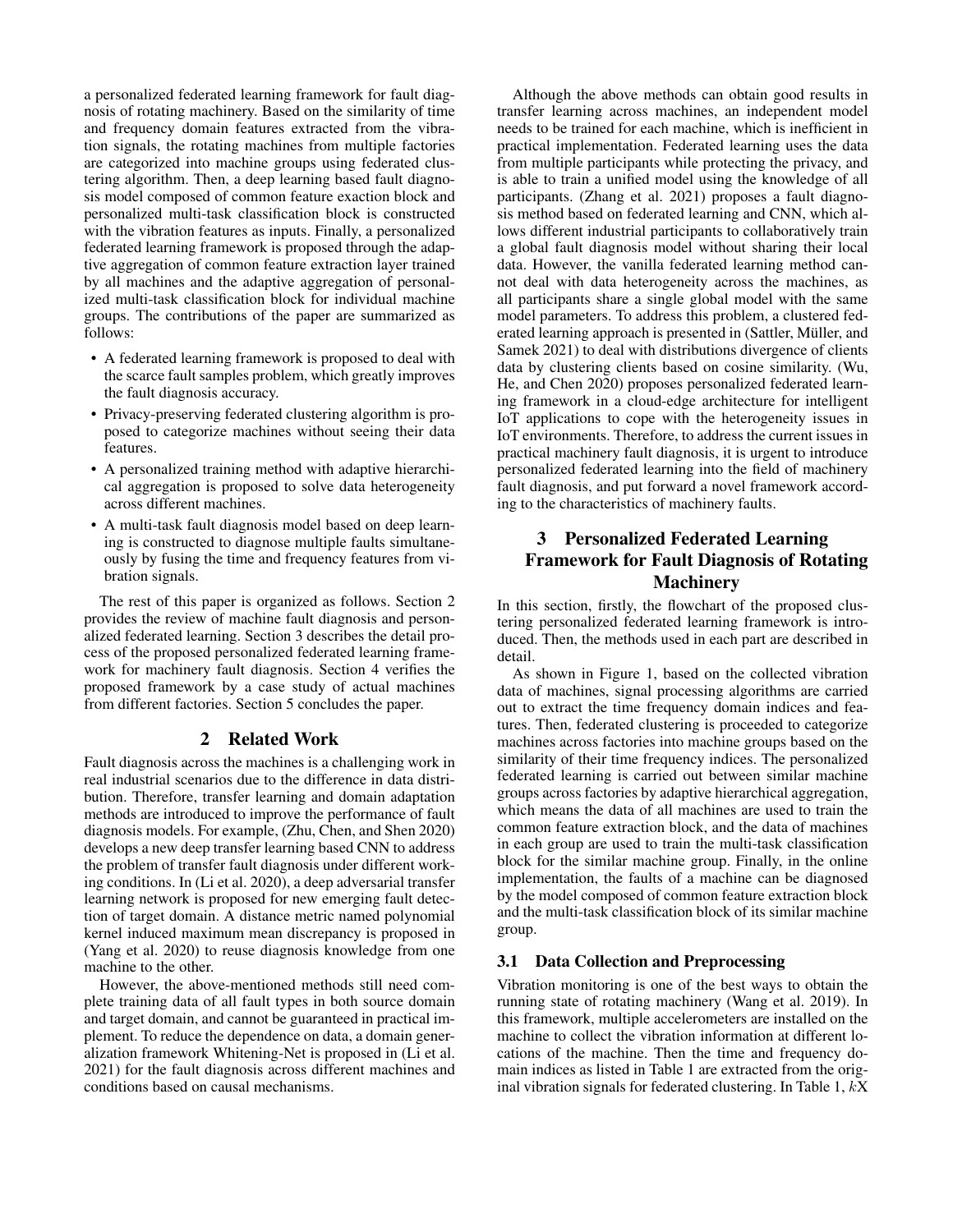

Figure 1: Flowchart of the proposed clustering personalized federated learning framework.

| Frequency Domain Index |
|------------------------|
| $0.5X$ amplitude       |
| 1X amplitude           |
| 2X amplitude           |
| 3X amplitude           |
| 4X amplitude           |
| 5X amplitude           |
|                        |

Table 1: Time and frequency domain indices.

means the frequency related to k multiplication of the rotating frequency. Since the indices can reflect the overall vibration level and basic vibration components of the machine, it is reasonable to distinguish the similar machine groups based on the time and frequency domain indices.

Moreover, the faults of machinery are mainly identified by the amplitudes of rotating frequency doubling and impact components in the vibration signals. To make the deep learning model understand the fault features within vibration signals, and improve the generality of the deep learning model, Fourier transform and wavelet analysis are used to extract the frequency domain and time-frequency domain features of vibration signals (Guo et al. 2020).

$$
y(\omega) = \int_{-\infty}^{\infty} x(t)e^{-i\omega t}dt
$$
 (1)

$$
C_a = \int x(t) \,\overline{\Psi}_{a,b}(t) \, dt \tag{2}
$$

$$
\mathbf{M} = [C_1, C_2, \dots, C_S]
$$
 (3)

where  $x(t) \in \mathbb{R}^{T \times 1}$  stands for the original vibration signals in time domain,  $y(\omega) \in \mathbb{R}^{F \times 1}$  is the spectrum of x,  $M \in \mathbb{R}^{S \times T}$  is the continuous wavelet transform (CWT) of x.  $\Psi_{a,b}(t)$  is a continuous wavelet basis and  $\bar{\Psi}_{a,b}(t)$  is its complex conjugate in which scale parameter  $a$  and translation parameter b determine its shape and displacement, respectively.  $C_a$  is the wavelet coefficients of signal  $x(t)$  at

the  $a$ -th scale.  $T$  is the length of the signal,  $F$  is the number of frequency and  $S$  is the number of scales in wavelet transform.

Figure 2 shows the original signal, spectrum and CWT of a velocity channel with a sampling frequency of 2.56 kHz during a misalignment fault of machine 9 in Table 2. The rotating frequency of the machine is 50 Hz. From the spectrum, the 1X, 2X and 3X amplitudes of the rotating frequency is obvious, which is the symptom of misalignment fault. The CWT can show the non-stationary vibration characteristics in time-frequency domain, which is usually helpful in the diagnosis of bearing fault that generates intermittent impact components in the vibration signal.

#### 3.2 Multi-task Fault Diagnosis Model for Rotating Machinery

Since CNN has been proved to be an effective model for processing vibration signals (Tang, Yuan, and Zhu 2020), a CNN-based fault diagnosis model for rotating machinery is constructed in this paper. Considering the domain knowledge of signal processing, spectrum is sensitive to the fault related to rotor, such as unbalance and misalignment, while the impact signal caused by bearing fault is obvious on the CWT. Therefore, the original vibration signal, spectrum and CWT are used as the input of the fault diagnosis model simultaneously. Then a common feature extraction block is constructed to process multi-dimensional heterogeneous information input. At the same time, according to the fault types to be diagnosed, a multi-task classification block with multiple outputs is constructed for multiple faults.

The detail structure of the fault diagnosis model is shown in Figure 3. Conv represents the CNN block that consists of convolutional layer, activation layer and pooling layer. Vibration data of three channels in different sampling frequencies are used as the input of deep learning model. Input 1, input 2 and input 3 are original vibration signals of the three channels. Input 4, input 5 and input 6 are spectrums of signals. Input 7, input 8 and input 9 are CWT of signals. Each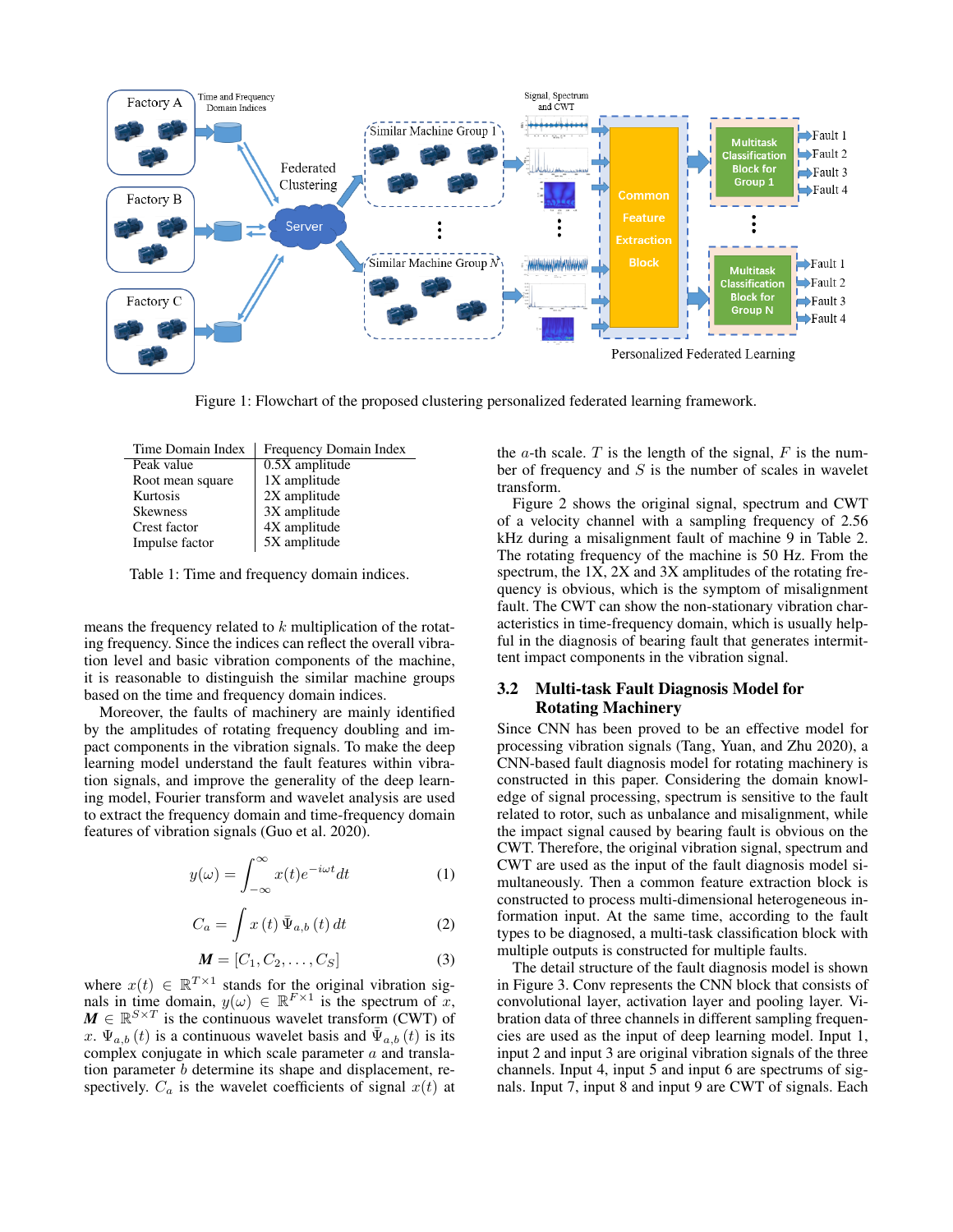

Figure 2: Time and frequency domain features of a vibration signal during a friction fault.



Figure 3: Structure of the CNN-based multi-task fault diagnosis model for rotating machinery.

type of data input is processed by two or three convolutional layers to obtain the feature maps in the same size. Then, the feature maps are concatenated for further feature extraction. In the multi-task classification block, several fully connected batches are built to obtain the occurrence conditions of multiple faults, respectively. In the case study of this paper, four fault types i.e., unbalance, misalignment, bearing and friction, are considered. The total number of parameters is about  $1.4 \times 10^5$ , which is suitable for online deployment and real time inference.

Due to the serious imbalance between faults and normal samples, during the local training of the multi-task fault di-

agnosis model, an adaptive sensitive cost method is proposed to accelerate and balance the training process.

$$
T_i = \left(\sum_{1}^{N} f_i\right) / f_i
$$
  
\n
$$
C_i^j = (l_i^j (1 - r_i) + 1) \times T_i
$$
  
\n
$$
L_{total} = \sum_{i=1}^{N} \sum_{j=1}^{n} (y_i^j - l_i^j)^2 C_i^j
$$
 (4)

where  $T_i$  is the sensitive coefficient of the *i*-th fault diagnosis task,  $f_i$  is the  $F_1$  score of the *i*-th task in the last training step and  $N$  is the number of fault types.  $r_i$  represents the rate of data of the *i*-th fault in the training dataset.  $l_i^j$  represents the label of the  $j$ -th sample for the  $i$ -th fault in the training dataset.  $l_i^j = 1$  means the occurrence of the fault, while  $l_i^j =$ 0 means none fault.  $C_i^j$  represents the coefficient for the *i*-th fault of the  $j$ -th sample. Thus, the fault samples will obtain a higher weight than the non-fault samples, which is used to alleviate the problem of scarce fault samples.  $y_i^j$  is the output of the  $j$ -th sample for the  $i$ -th fault,  $n$  is the number of data samples, and  $L_{total}$  stands for the loss function to be minimized in the training process. By this means, the fault with lower  $F_1$  score will be given a larger weight in the loss function to accelerate its training. The  $F_1$  score is calculated by (Wang et al. 2021):

$$
Accuracy = \frac{TP + TN}{TP + TN + FP + FN}
$$

$$
Recall = \frac{TP}{TP + FN}
$$
(5)
$$
Precision = \frac{TP}{TP + FP}
$$

$$
F_1 = \frac{2 \cdot Precision \cdot Recall}{Precision + Recall}
$$

where  $TP$  is the true positive rate,  $TN$  is the true negative rate,  $FP$  is the false positive rate and  $FN$  is the false negative rate.

#### 3.3 Personalized Federated Learning with Adaptive Aggregation

In order to solve the problem of scarce fault samples and data heterogeneity, a personalized federated learning method based on hierarchical aggregation is proposed based on the clustering results of similar machine groups.

Federated Clustering Due to the different distribution of data characteristics among a number of machines, it is difficult to train a good federated learning model using the data of all machines (Sattler, Müller, and Samek 2021). At the same time, due to the large number of rotating machines in the factory, it is unrealistic to train or transfer a model for each machine. Therefore, in the proposed framework, based on the characteristics of vibration data, multiple machines are divided into multiple similar machine groups. Machines belonging to the same similar machine group share the parameters of the diagnostic model. Moreover, due to the problem of data privacy among different factories, this paper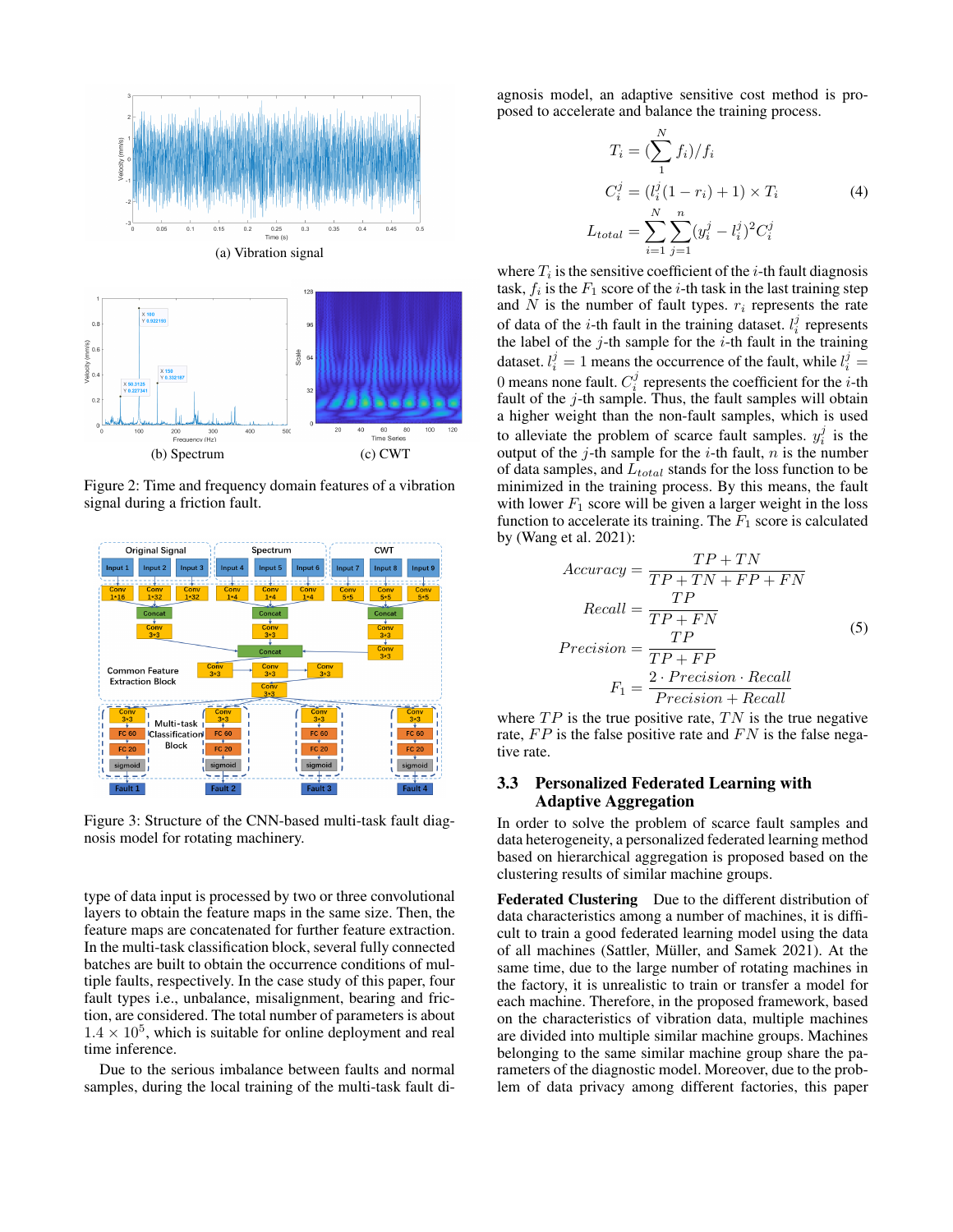

Figure 4: Federated k-means for machine clustering.

adopts a clustering method based on federated k-means (Liu et al. 2020). The specific steps are illustrated as in Figure 4.

The time and frequency domain indices listed in Table 1, which is represented by small and solid circle in Figure 4, are used as the data for federated clustering. In order to avoid the change of machine data distribution caused by faults, only the normal data of each machine is used for clustering similar machine groups. Each client represents a factory participating in the federated clustering. During the training process of federated  $k$ -means, the clients carry out the k-means training locally and upload the cluster centroids, which is represented by the stars in Figure 4, to the server. Then, the server receives the cluster centroids from clients and aggregates the cluster centroids to obtain the global cluster centroids represented by the square in the figure. Next, the clients download the global cluster centroids from the server and continue the local training. Finally, the federated clustering is converged after multiple iterations when the gaps between all the local cluster centroids and the corresponding global cluster centroids are smaller than predefined threshold. The machine is categorized to a group if its majority data belongs to the group.

Personalized Federated Learning Since the machine fault mechanism and basic vibration characteristics are consistent across the rotating machinery, the common feature extraction block of the fault diagnosis model is expected to extract the common vibration features from all machines. Then, considering the difference in machine parameters and operating conditions, the distribution of the common vibration features may be different across the machines. Each similar machine group that contains machine in similar time domain features is designed to have its own multi-task classification block. The common feature layer is proposed to cooperate with the multi-task classification block corresponding to its own similar machine group.

Figure 5 shows the training and aggregation process of the proposed personalized federated learning method. It is assumed that Factory A and Factory B are the two factories participating in federated learning. Supposing all the



Figure 5: Training and aggregation process of personalized federated learning.

machines are divided into two similar machine groups. For each factory, two agents are built, corresponding to two similar machine groups. For each agent of each factory, the data of the machines corresponding to the same similar machine group in the factory are summarized to training the same local model. Compared with training a local model for the data of each machine, this method reduces the transmission of model parameters in the network, especially in the case of a large number of machines. For agents belonging to the same similar machine group in all factories, model aggregation is carried out by a variant of FedAvg (McMahan et al. 2017) (as described in next subsection). Finally, two fault diagnosis models are obtained for two similar machine groups, respectively.

Adaptive Aggregation Since the data of the machines in each factory has different numbers of data samples especially the number of fault samples, the training speed of each agent varies greatly. If the aggregation rates are equal among the agents (e.g., FedAvg aggregation strategy (McMahan et al. 2017)), the local model trained with more fault data will have a larger impact on the global model, which will result in a slow training of the local model trained by scarce fault data. Therefore, in this paper, an adaptive aggregation strategy is proposed to balance the training of all agents by adjusting aggregation rates according to the  $F_1$  scores of all agents. Algorithm 1 shows the detail training process with adaptive aggregation rates of personalized federated learning.

In Algorithm 1,  $N_{factory}$  stands for the number of factories participating the federated learning and  $N_{group}$  stands for the number of similar machine groups. w represents the parameters of common feature extraction block and  $\theta$  represents the parameters of multi-task classification block.

After each training epoch, based on the accuracy of training data of each client, the  $F_1$  score of all faults are calculated and averaged. Then, the local model and average  $F_1$ score of each client are uploaded to the server. The server allocates model aggregation weights according to  $F_1$  scores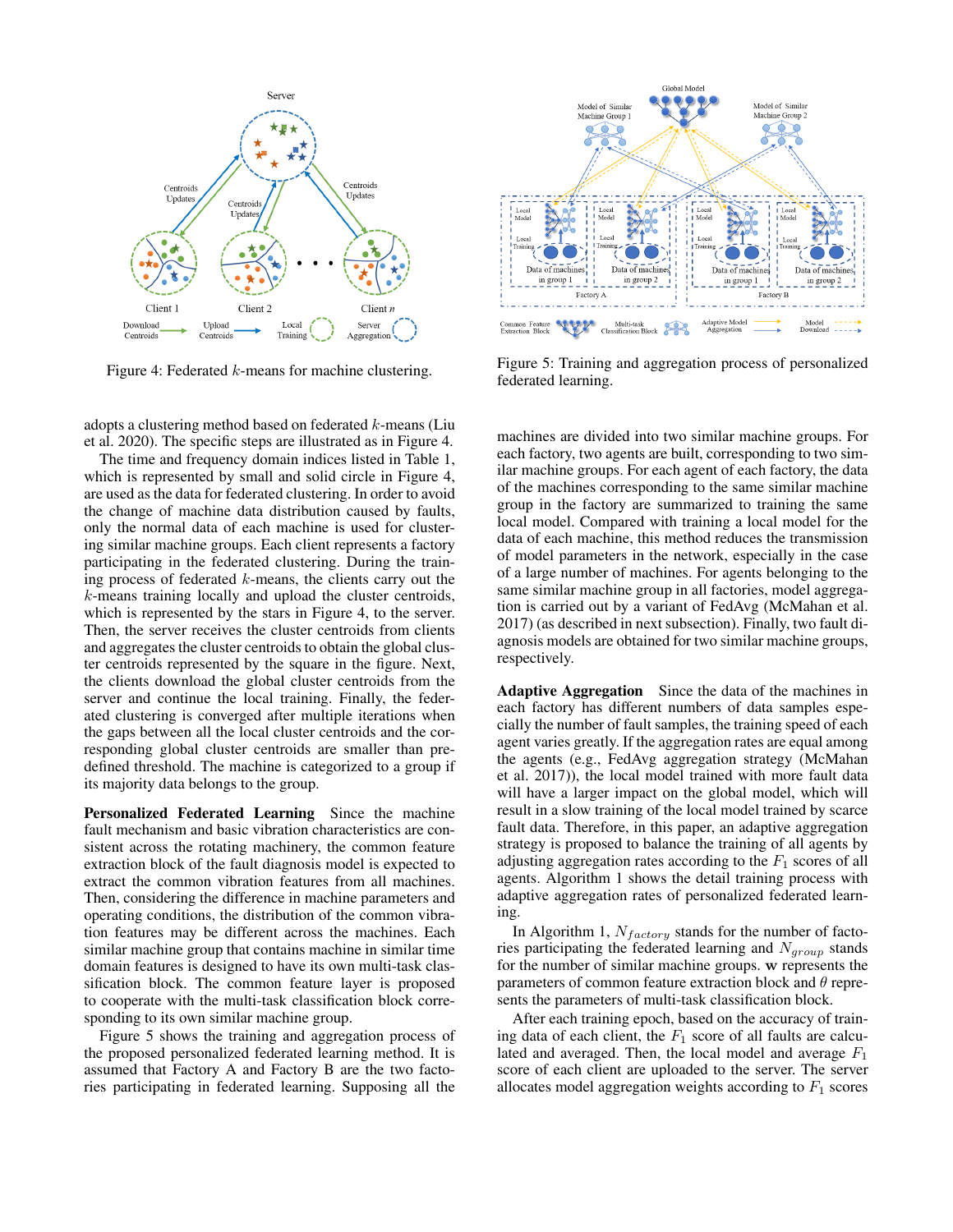Algorithm 1: Training process of personalized federated learning with adaptive aggregation rate.

Input: Model, learning parameters, training set Output:  $\mathbf{w}_{global}, \theta^1_{group}, \theta^2_{group}, ..., \theta^{N_{group}}_{group}$ 

- 1: (1). Industrial Participant side:
- 2: for  $i = 1, 2, ..., N_{factory}$  do
- 3: Initialize  $N_{group}$  federated learning agents.
- 4: end for
- 5: for  $i = 1, 2, \dots, N_{factory}$  do {run in parallel}
- 6: **for**  $j = 1, 2, ..., N_{group}$  **do** {run in parallel}
- 7: **for** local training round  $\vec{t} = 1, 2, ..., M$  do
- 8:  $\mathbf{w}_i^j \leftarrow \mathbf{w}_{global} \{\text{Load the global weight}\}\$
- 9:  $\theta_i^j \leftarrow \theta_{group}^j$  {Load the group weight}
- 10: Train the local model using the data of the machines of factory  $i$  in group  $j$ .
- 11: Upload  $\mathbf{w}_i^j$ ,  $\theta_i^j$  and  $F_i^j$  to the cloud server.
- 12: end for
- 13: end for
- 14: end for

## 15: (2). Cloud Server side:

- 16: Receive  $\mathbf{w}_i^j$ ,  $\theta_i^j$  and  $F_i^j$  from each participant.  $_i, v_i$  and  $r_i$
- 17:  $c_1^1, ..., c_{N_{factor}}^{N_{group}}$  $\frac{N_{group}}{N_{factor}} \leftarrow$  adaptive $(F_1^1, ..., F_{N_{factor}}^{N_{group}})$  {Update aggregation weights for global model }
- 18:  $\mathbf{w}_{global} \leftarrow \text{aggregate}(\mathbf{w}_1^1, ..., \mathbf{w}_i^j, c_1^1, ..., c_{N_{factor}}^{N_{group}})$  $\frac{N_{group}}{N_{factory}}$
- 19: for  $j = 1, 2, ..., N_{group}$  do {Update aggregation weights for group model}
- $20:$  $j, ..., d_{N_{factory}}^j \leftarrow$  adaptive $(F_1^j, ..., F_{N_{factory}}^j)$
- 21: θ  $j_{group} \leftarrow \text{aggregate}(\theta_1^j,...,\theta_{N_{factory}}^j,d_1^j,...,d_{N_{factory}}^j)$ 22: end for
- 23: **return**  $\mathbf{w}_{global}, \theta_{group}^1, \theta_{group}^2, ..., \theta_{group}^{N_{group}}$

of different clients. If the  $F_1$  score of a client is high, its aggregation weight will be low. On the contrary, if  $F_1$  score is low, the client will get high aggregation weight to speed up its training. The adaptive function is identified by:

$$
c_k = \sum_m F_m / F_k^2 \tag{6}
$$

where  $F_m$  is the m-th  $F_1$  score input of the adaptive function,  $c_k$  and  $F_k$  are the output aggregation weight and  $F_1$ score of the k-th client, respectively.

Next, the server aggregates the common feature extraction block of all the local models as the global common feature extraction block. The multi-task classification blocks of the local models corresponding to the same similar machine group across factories are aggregated as the multi-task classification block of the group. The aggregate function is identified by:

$$
\alpha = \sum_{k} \alpha_{k} c_{k} / \sum_{k} c_{k} \tag{7}
$$

where  $\alpha_k$  represents the k-th input network parameters,  $c_k$ is the corresponding aggregation weight,  $\alpha$  represents the aggregated network parameters. The adaptive aggregation

is carried out in both global model aggregation and group model aggregation.

Finally, the personalized federated learning achieves convergence when the  $F_1$  scores of all local models stop increasing.

#### 3.4 Model Deployment

After obtaining the complete personalized federated learning model, participating factories can use model to diagnose the fault condition of machines. There are three typical application scenarios of the personalized federated learning model:

- For a machine included in the training process, the realtime collected data are sent into the fault diagnosis model that is consist of the global common feature extraction block and the multi-task classification block of its similar machine group for fault diagnosis.
- For a new machine installed in a factory, with the centroids obtained in federated clustering, the new machine can be classified into a certain similar machine group. Then, using the complete model of the group, the future fault condition can be diagnosed online.
- For a factory which was not a participant of the federated learning, each machine in the factory can get its similar machine group information with the centroids obtained from the server. Then, using the complete model of the group, the fault condition of the machines can be diagnosed.

Then the business value obtained from the diagnosis results should be returned to each factory participating in the federated learning, according to its contribution and incentive mechanism of the entire ecosystem, which is out of scope of this paper.

### 4 Case Study

To verify the effectiveness of the proposed personalized federated learning framework, a case study based on the data collected from factories is carried out. The fault diagnosis results of the proposed framework are analyzed and further compared with other methods.

In this case study, 13 machines from different factories, named as A, B and C, are selected as data source. In the data collection, accelerometers are installed on the surface of the driven or non-driven end of the machines. Each accelerometer has three channels: acceleration under sampling rate of 51.2 kHz, acceleration under sampling rate of 5.12 kHz and velocity obtained by integration under sampling rate of 2.56 kHz.

The detail information of the machines and data are listed in Table 2. The selected machines are pumps in different types and rated power. All the machines have different numbers of data samples and fault types, while none of the machines has the complete fault types. Fault type 1 to 4 represent unbalance, misalignment, bearing and friction, respectively. The fault rate in the followed bracket shows the ratio of the fault samples corresponding to each fault type in the total data of the machine.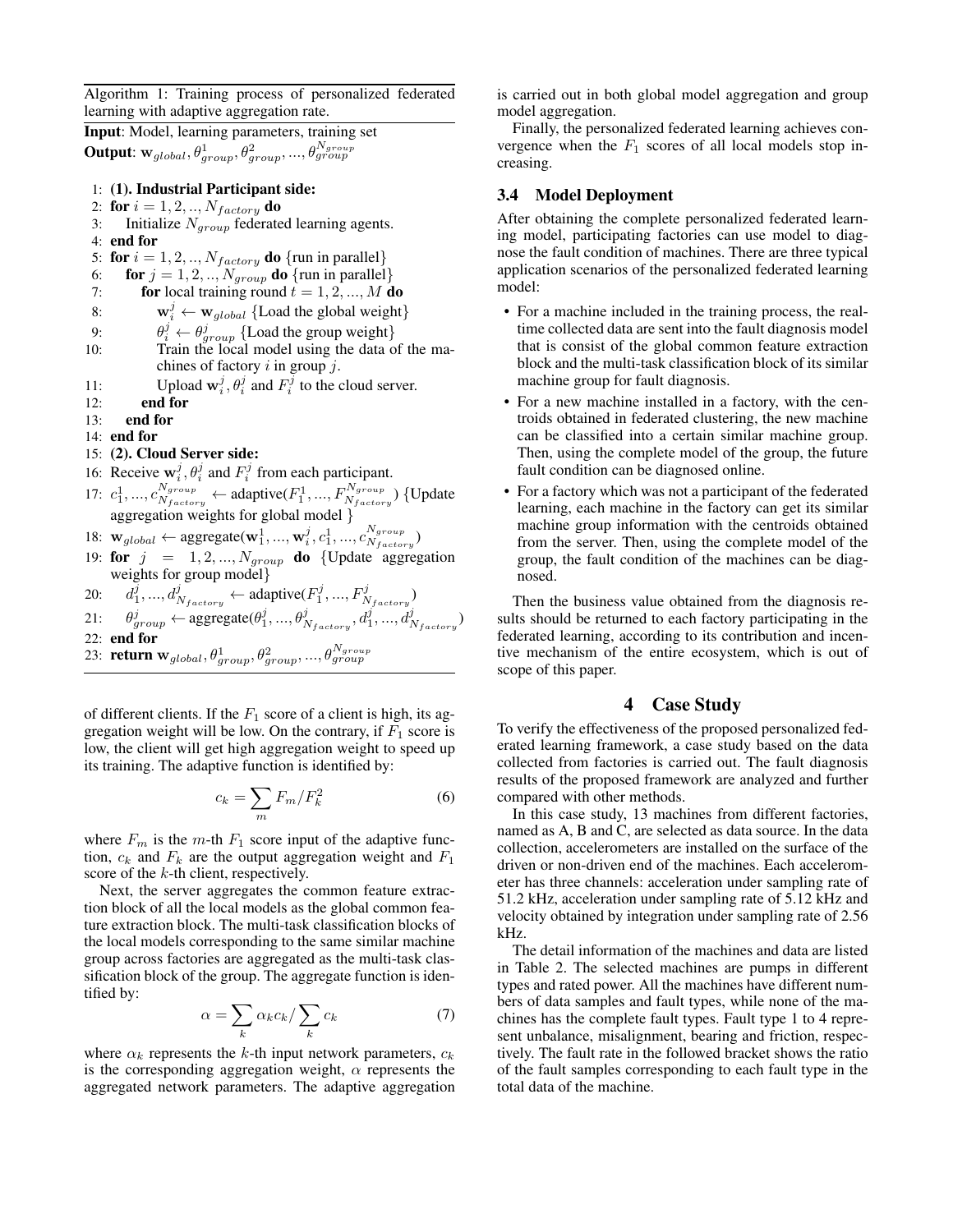| No.          | Factory | Type             | <b>Rated Power</b> | Data Samples | Fault Type (Rate)                       |
|--------------|---------|------------------|--------------------|--------------|-----------------------------------------|
| $\mathbf{I}$ | A       | Magnetic pump    | 45kW               | 1271         | $3(2.8\%)$ , $4(21.7\%)$                |
| 2            |         | Magnetic pump    | 45kW               | 2416         | $4(82.9\%)$                             |
|              |         | Centrifugal pump | 280 <sub>k</sub> W | 300          |                                         |
| 4            |         | Centrifugal pump | 280 <sub>k</sub> W | 1144         | $3(11.5\%)$                             |
| 5            |         | Centrifugal pump | 280 <sub>k</sub> W | 1020         | $3(3.5\%)$                              |
| 6            | B       | Centrifugal pump | 90kW               | 1064         | $4(51.9\%)$                             |
|              |         | Centrifugal pump | 90kW               | 712          | $4(5.1\%)$                              |
| 8            |         | Magnetic pump    | 45kW               | 824          | $3(1.5\%), 4(24.8\%)$                   |
| 9            |         | Centrifugal pump | 280 <sub>k</sub> W | 1848         | $1(4.5\%)$ , $2(45.5\%)$ , $3(12.3\%)$  |
| 10           |         | Centrifugal pump | 280 <sub>k</sub> W | 1060         | $3(2.3\%)$                              |
| 11           | C       | Centrifugal pump | 90kW               | 872          | 4(31.7%)                                |
| 12           |         | Centrifugal pump | 90kW               | 1018         | $2(5.9\%)$ , 3 $(6.5\%)$ , 4 $(37.1\%)$ |
| 13           |         | Centrifugal pump | 280 <sub>k</sub> W | 2360         | $1(32.5\%), 3(48.8\%)$                  |

Table 2: Information of machines.

| Signal Channel      | Feature Type    | Size             |
|---------------------|-----------------|------------------|
| 8 kHz velocity      | Original signal | $4096 \times 1$  |
|                     | <b>Indices</b>  | $10 \times 1$    |
|                     | Spectrum        | $128 \times 1$   |
|                     | <b>CWT</b>      | $128 \times 128$ |
| 16 kHz acceleration | Original signal | $8192 \times 1$  |
|                     | <b>Indices</b>  | $10 \times 1$    |
|                     | Spectrum        | $128 \times 1$   |
|                     | <b>CWT</b>      | $256 \times 256$ |
| 32 kHz acceleration | Original signal | $16384 \times 1$ |
|                     | <b>Indices</b>  | $10 \times 1$    |
|                     | Spectrum        | $256 \times 1$   |
|                     | <b>CWT</b>      | $384 \times 384$ |

Table 3: Size of data features.

At data preprocessing stage, the time and frequency domain indices, spectrum and CWT of the three channels are calculated based on the vibration signals. The size of the signal and three types of features are listed in Table 3. The indices of three channels are combined as the data source of federated clustering, and the other three types of data are used as the input of fault diagnosis model.

With the indices as input, the result of federated clustering is listed in Table 4. It can be seen that the machines with similar power are grouped, exceeding the impact of machine type. The last column lists the identifier of the model that is trained by the data of the machine in the same row.

| Similar Machine | Factory:           | Local          |
|-----------------|--------------------|----------------|
| Group           | Machine No.        | Model No.      |
|                 | Factory A: 1, 2    | A1             |
|                 | Factory B: 6, 7, 8 | B1             |
|                 | Factory C: 11, 12  | C <sub>1</sub> |
|                 | Factory A: 3, 4, 5 | A <sub>2</sub> |
|                 | Factory B: 9, 10   | B <sub>2</sub> |
|                 | Factory C: 13      | CΊ             |

Table 4: Result of federated clustering.

During the training of the personalized federated framework, two agents are created in each factory corresponding to the two similar machine groups. The data of the machines

in each group of each factory are summarized in the training process, e.g. the data of machine 1 and machine 2 are summarized in factory A for the training of the same local model. Then the local models of the 6 agents are aggregated hierarchically with the adaptive aggregation rates. Specifically, the common feature extraction blocks of all 6 local models are aggregated to obtain the global common feature extraction block. The multi-task classification blocks of model A1, B1 and C1 are aggregated to obtain the multi-task classification block for similar machine group 1, and the multi-task classification blocks of model  $\overline{A2}$ ,  $\overline{B2}$  and  $\overline{C2}$  are aggregated to obtain the multi-task classification block for similar machine group 2.

The training of the personalized federated learning framework is carried out on a server with a P1000 GPU. The federated learning sever and agents are simulated by multithreading in *Python* environment. The deep learning model based on CNN is realized by *Tensorflow*. The data of all machines are divided into five datasets for 5-fold cross validation, which means each training experiment takes four datasets as training data and the rest dataset as test data. The training of each combination of datasets takes about 1000 epochs to obtain convergence in about eight hours. Table 5 shows the fault diagnosis result including average  $F_1$  score, accuracy, precision and recall for all faults of all machines obtained by the personalized federated learning framework. The results of machine 3 are not list in the paper, as it has no fault samples.

From Table 5, it can be seen that all the machines obtain accurate fault diagnosis results for all fault after personalized federated learning, even when the fault rate is very low, such as the fault 4 of machine 12. The machine with more fault data obtains higher diagnosis accuracy. The recall rates of all machines and fault types remain high, which is very helpful to find the occurrence of fault in real time.

To demonstrate the superiority of the proposed framework, two common methods for fault diagnosis of multiple rotating machines are used to compared with the proposed framework. Single machine method builds a fault diagnosis model for each machine using its own data only. Vanilla federated learning (Vanilla FL) method aggregates the local model of all machines as a single global model. Moreover,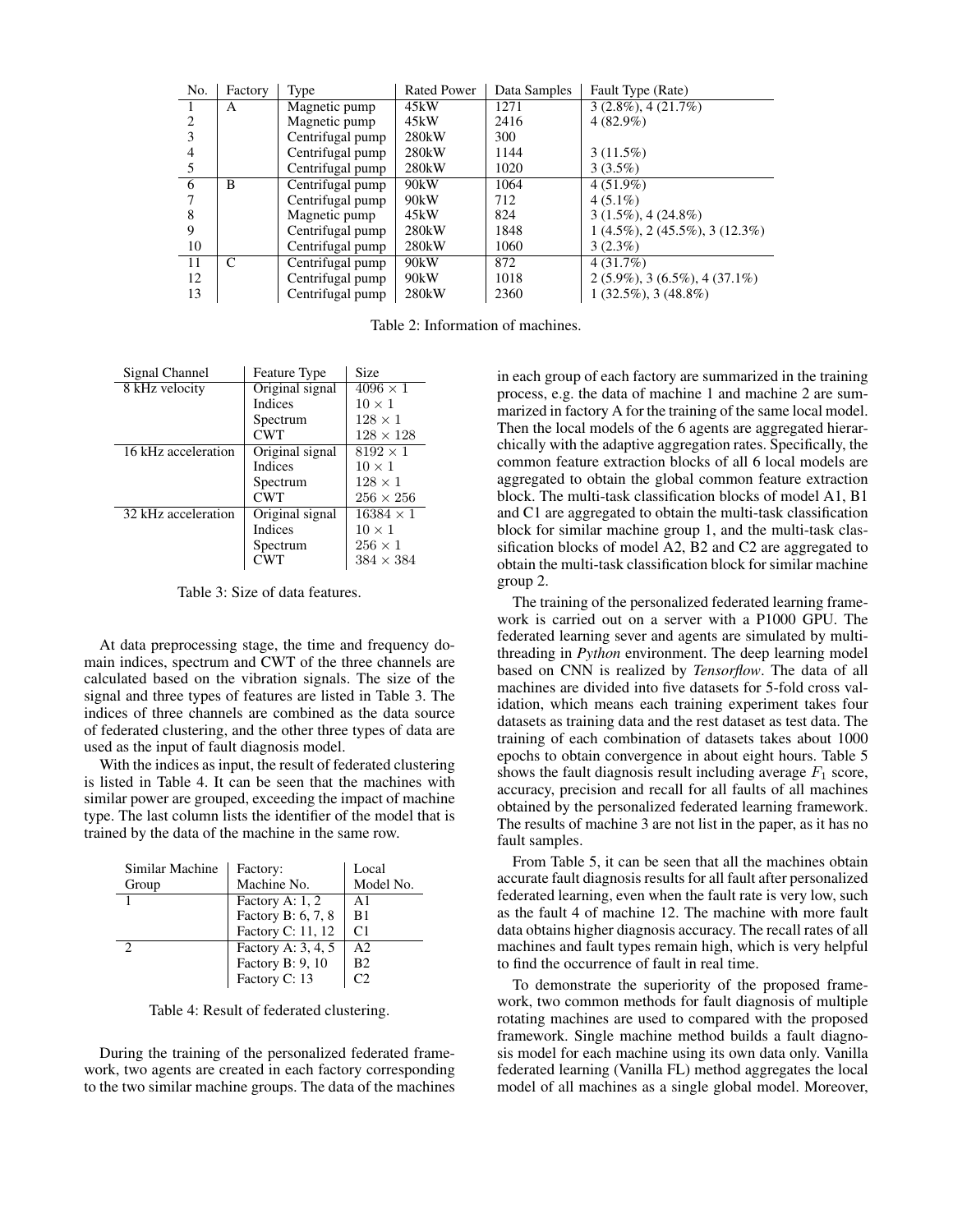| Machine        | Fault          | $F_1$ | Accuracy | Precision | Recall |
|----------------|----------------|-------|----------|-----------|--------|
| No.            | Type           |       |          |           |        |
| 1              | 3              | 0.526 | 0.965    | 0.417     | 0.714  |
|                | 4              | 1.0   | 1.0      | 1.0       | 1.0    |
| 2              | 4              | 0.977 | 0.961    | 0.955     | 1.0    |
| $\overline{4}$ | 3              | 0.962 | 0.991    | 0.926     | 1.0    |
| $\overline{5}$ | $\overline{3}$ | 1.0   | 1.0      | 1.0       | 1.0    |
| 6              | 4              | 0.939 | 0.934    | 0.908     | 0.973  |
| 7              | 4              | 1.0   | 1.0      | 1.0       | 1.0    |
| $\overline{8}$ | 3              | 1.0   | 1.0      | 1.0       | 1.0    |
|                | 4              | 0.95  | 0.976    | 0.905     | 1.0    |
| 9              | 1              | 0.561 | 0.932    | 0.390     | 1.0    |
|                | 2              | 0.917 | 0.924    | 0.912     | 0.923  |
|                | 3              | 0.688 | 0.921    | 0.681     | 0.696  |
| 10             | $\overline{3}$ | 0.889 | 0.995    | 0.8       | 1.0    |
| 11             | 4              | 0.774 | 0.839    | 0.696     | 0.873  |
| 12             | 2              | 0.923 | 0.990    | 0.857     | 1.0    |
|                | 3              | 0.667 | 0.951    | 0.556     | 0.833  |
|                | 4              | 0.960 | 0.970    | 0.960     | 0.960  |
| 13             | 1              | 0.890 | 0.932    | 0.929     | 0.855  |
|                | 3              | 0.843 | 0.824    | 0.748     | 0.965  |

Table 5: Fault diagnosis result of the personalized federated framework.

clustering FL, which is implemented by training a model for each similar machine group, is also proposed in this paper for comparison.

The detail  $F_1$  scores of diagnosis result of all machines in all fault types are listed in Table 6. It can be seen that the personalized FL framework obtains higher diagnosis accuracies than the other two methods for most machines and faults. The vanilla FL method fails to improve the diagnosis accuracy than single machine models, since it cannot deal with the data heterogeneity. Considering the data heterogeneity, personalized FL trains personalized fault diagnosis models for machines by the means of federated clustering and hierarchical aggregation, which improves the generality of the models. Therefore, personalized FL improves the diagnosis accuracies greatly when the fault rates of the training data are low, e.g. fault 1 of machine 9 and fault 3 of machine 12, and maintains the diagnosis accuracies when the fault data in the training set of a machine is enough to train a good model.

From the statistical results of  $F_1$  scores by fault types shown in Table 7, we can see that the two methods proposed in this paper have the highest diagnosis accuracy on the two fault types respectively, which verifies that similar machine clustering can relieve the data heterogeneity across machines. Table 8 shows the diagnosis result under different fault rates in the dataset. It can be seen that when there are few fault samples, all federated learning methods can improve the diagnosis accuracy and personalized FL outperforms both vanilla and clustering FL. The improvement of  $F_1$  scores between the single machine model and personalized FL model is the highest when fault rate is less than 5%. Meanwhile, the improvement decreases while the fault rate increasing. When the fault samples are sufficient, the single machine model might be good enough and the improve-

| Machine         | Fault          | Single  | Vanilla | Clustering | Personalized |
|-----------------|----------------|---------|---------|------------|--------------|
| No.             | Type           | Machine | FL      | FL         | FL           |
| 1               | 3              | 0.516   | 0.5     | 0.5        | 0.526        |
|                 | 4              | 1.0     | 1.0     | 1.0        | 1.0          |
| 2               | 4              | 0.972   | 0.970   | 0.970      | 0.977        |
| $\overline{4}$  | 3              | 0.964   | 0.935   | 0.915      | 0.962        |
| $\overline{5}$  | 3              | 0.875   | 0.933   | 0.824      | 1.0          |
| $\overline{6}$  | $\overline{4}$ | 0.943   | 0.935   | 0.943      | 0.939        |
| 7               | 4              | 0.933   | 0.574   | 0.794      | 1.0          |
| $\overline{8}$  | 3              | 0.8     | 0.667   | 0.8        | 1.0          |
|                 | 4              | 1.0     | 0.943   | 0.976      | 0.95         |
| 9               | 1              | 0.548   | 0.557   | 0.708      | 0.561        |
|                 | 2              | 0.977   | 0.904   | 0.96       | 0.917        |
|                 | 3              | 0.891   | 0.8     | 0.878      | 0.688        |
| $\overline{10}$ | $\overline{3}$ | 0.046   | 0.769   | 0.833      | 0.889        |
| 11              | 4              | 0.730   | 0.660   | 0.781      | 0.774        |
| $\overline{12}$ | 2              | 0.786   | 0.815   | 0.8        | 0.923        |
|                 | 3              | 0.265   | 0.634   | 0.579      | 0.667        |
|                 | 4              | 0.973   | 0.973   | 0.973      | 0.960        |
| 13              | 1              | 0.965   | 0.942   | 0.962      | 0.890        |
|                 | 3              | 0.929   | 0.927   | 0.974      | 0.843        |
| Average         |                | 0.818   | 0.831   | 0.868      | 0.855        |

Table 6: Detail  $F_1$  scores in the comparison of the three fault diagnosis methods.

| Fault | Single  | Vanilla | Clustering | Personalized |
|-------|---------|---------|------------|--------------|
| Type  | Machine | FL.     | FL.        | FL.          |
|       | 0.782   | 0.773   | 0.851      | 0.746        |
| 2     | 0.909   | 0.872   | 0.903      | 0.919        |
| 3     | 0.708   | 0.790   | 0.813      | 0.806        |
| 4     | 0.946   | 0.900   | 0.937      | 0.951        |

Table 7: The average  $F_1$  scores for all fault types using different fault diagnosis methods.

ments of all FL methods become marginal. In other words, federated learning is beneficial for the factories having machines with scarce fault samples, which is very common especially for the newly installed machines.

#### 5 Conclusion and Future Work

In this paper, a personalized federated learning framework is proposed for multi-task fault diagnosis of rotating machinery. The machines from different factories are clustered into similar machine groups according to the features of their vibration signals without compromising data privacy. Based on the multi-task fault diagnosis model constructed, the personalized federated learning is carried out by aggregating the common feature extraction block of all local model of machines and aggregating the multi-task classification block in each similar machine group. The case study on the machines from different factories shows the advantages of the proposed clustering and personalized federated learning methods, over the single machine model and vanilla federated learning methods in terms of higher diagnosis accuracy for all types of failures investigated.

In the future, incentive mechanism will be further studied to encourage factories joining personalized federated learning using monetary of non-monetary schemes, and thus to